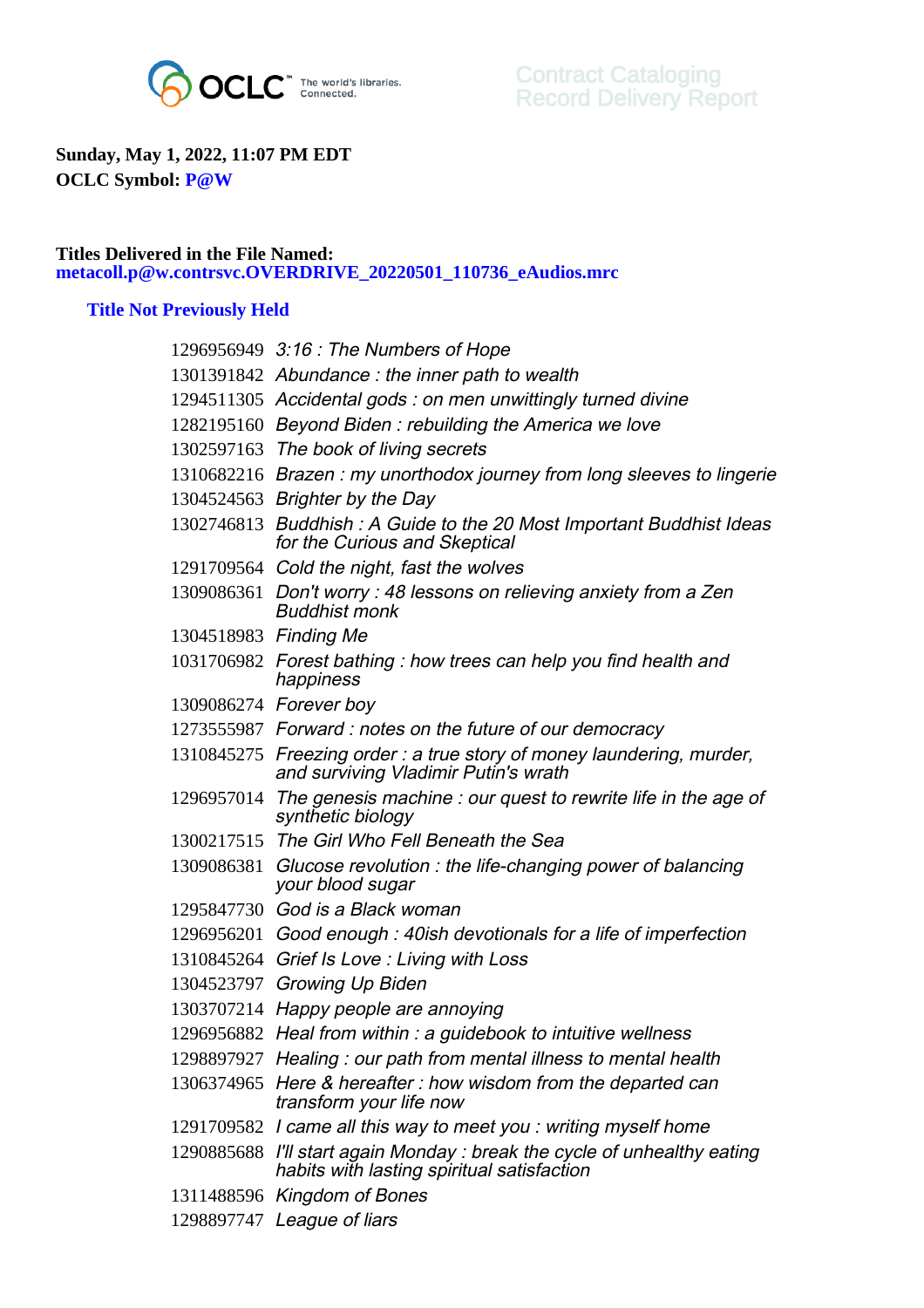- Love that story : observations from a gorgeously queer life
- M is for mama : a rebellion against mediocre motherhood
- The mothers and daughters of the Bible speak : lessons on faith from nine biblical families
- Our own worst enemy : the assault from within on modern democracy
- Overdue : reckoning with the public library
- Peace is a practice : an invitation to breathe deep and find a new rhythm for life
- The Princess in Black and the mermaid princess
- The Princess in Black. Books 7-8
- Reclaim the stars : 17 tales across realms & space
- Red lip theology : for church girls who've considered tithing to the beauty supply store when Sunday morning isn't enough
- The School for Whatnots
- So this is ever after
- This here flesh : spirituality, liberation, and the stories that make us
- Traveling Black : a story of race and resistance
- Wired for love : a neuroscientist's journey through romance, loss, and the essence of human connection
- Witchcraft therapy : your guide to banishing bullsh\*t and invoking your inner power
- The zen of therapy : uncovering a hidden kindness in life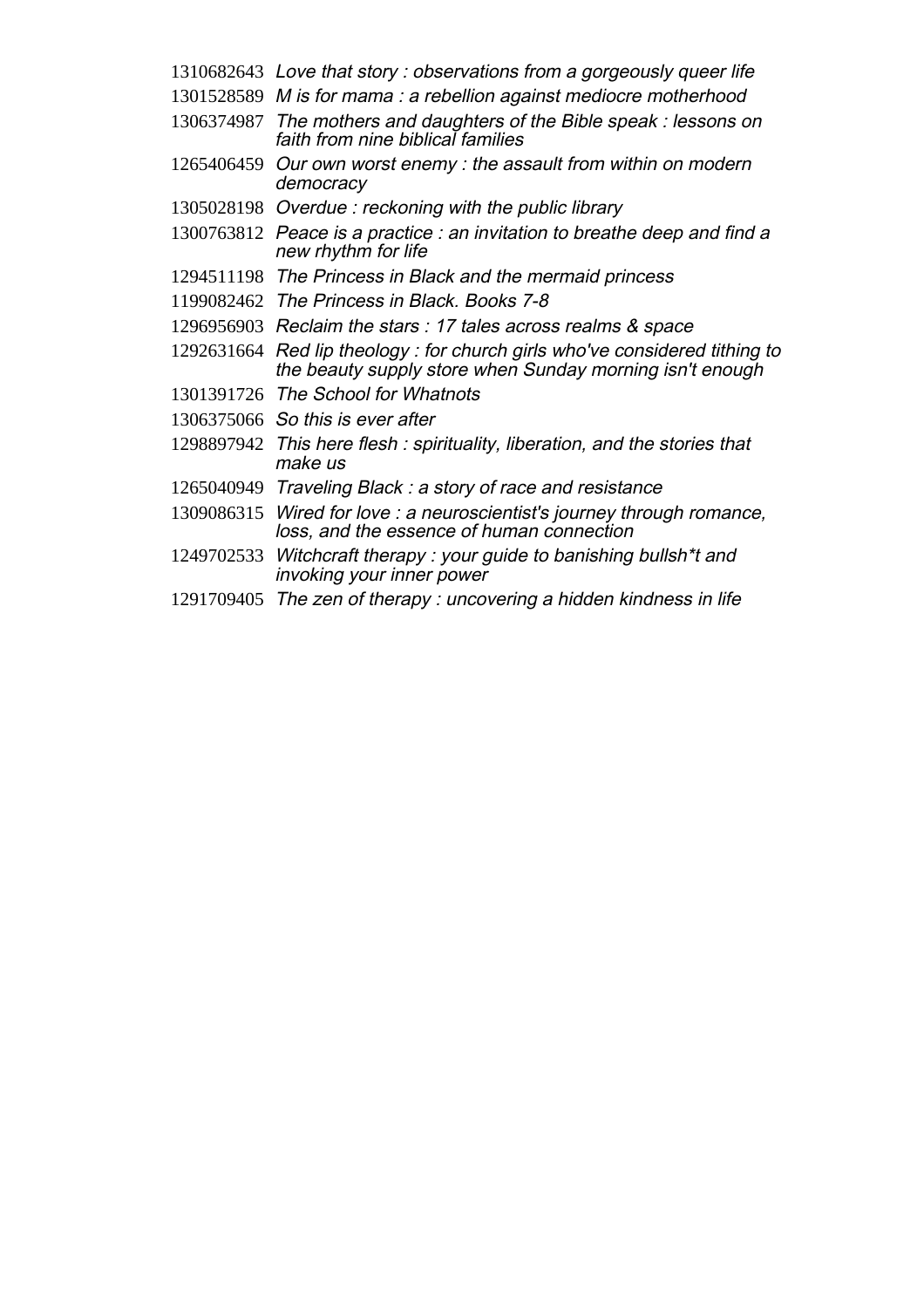## **Title Not Previously Held**

|                   | 1285369425 Ancestor trouble : a reckoning and a reconciliation                                                                 |
|-------------------|--------------------------------------------------------------------------------------------------------------------------------|
|                   | 1310686667 An arrow to the moon                                                                                                |
|                   | 1309086662 Aru Shah and the nectar of immortality                                                                              |
|                   | 1298594320 Blood Scion.                                                                                                        |
|                   | 1291710431 The bone spindle                                                                                                    |
|                   | 1302597430 The book of living secrets                                                                                          |
|                   | 1292632024 Bound by firelight                                                                                                  |
| 1302330822 Brazen |                                                                                                                                |
|                   | 1263249449 Cameron Battle and the hidden kingdoms                                                                              |
|                   | 1289499619 Coming Back: (A Graphic Novel)                                                                                      |
|                   | 1311489159 Deaf utopia : a memoir-and a love letter to a way of life                                                           |
|                   | 1264226289 Dirty work: essential jobs and the hidden toll of inequality in<br>America                                          |
|                   | 1266195332 Don't worry: 48 lessons on relieving anxiety from a Zen<br><b>Buddhist monk</b>                                     |
|                   | 1293220949 A far wilder magic                                                                                                  |
|                   | 1312756310 Finding Me: A Memoir                                                                                                |
|                   | 1257314485 Fire and flood : a true history of the epic failure to confront the<br>climate crisis-and our narrow path from here |
|                   | 1289369548 Five Good Minutes of Mindfulness: Reduce Stress, Reset,<br>and Find Peace Right Now.                                |
|                   | 1304520173 Forever Boy: a mother's memoir of autism and finding joy                                                            |
|                   | 1272993596 Forward: notes on the future of our democracy                                                                       |
|                   | 1309022395 Freezing order: a true story of money laundering, murder,<br>and surviving Vladimir Putin's wrath                   |
|                   | 1277184716 Gathering blossoms under fire : the journals of Alice Walker<br>1965-2000                                           |
|                   | 1304522335 Genius kitchen : over 100 easy and delicious recipes to make<br>your brain sharp, body strong, and taste buds happy |
|                   | 1268543475 Good enough                                                                                                         |
|                   | 1233023074 The good life method : reasoning through the big questions of<br>happiness, faith, and meaning                      |
|                   | 1304520840 Growing Up Biden                                                                                                    |
|                   | $1302655117$ Hello, Molly!: a memoir                                                                                           |
|                   | 1285957782 El imperio del dolor : La historia secreta de la dinasfia que<br>reinó en la industria farmacéutica                 |
|                   | 1290886108 The ivory key                                                                                                       |
|                   | 1290892149 The kindred                                                                                                         |
|                   | 1260169442 Korean American : a cookbook                                                                                        |
|                   | 1299385541 Last Call at the Hotel Imperial : The Reporters Who Took on<br>a World at War.                                      |
|                   | 1309088202 Love & justice : a journey of empowerment, activism, and<br>embracing Black beauty                                  |
|                   | 1260212634 Love people, use things : because the opposite never works                                                          |
|                   | 1310708556 Love That Story: Observations from a Gorgeously Queer Life                                                          |
|                   | 1292926829 M is for mama : a rebellion against mediocre motherhood                                                             |